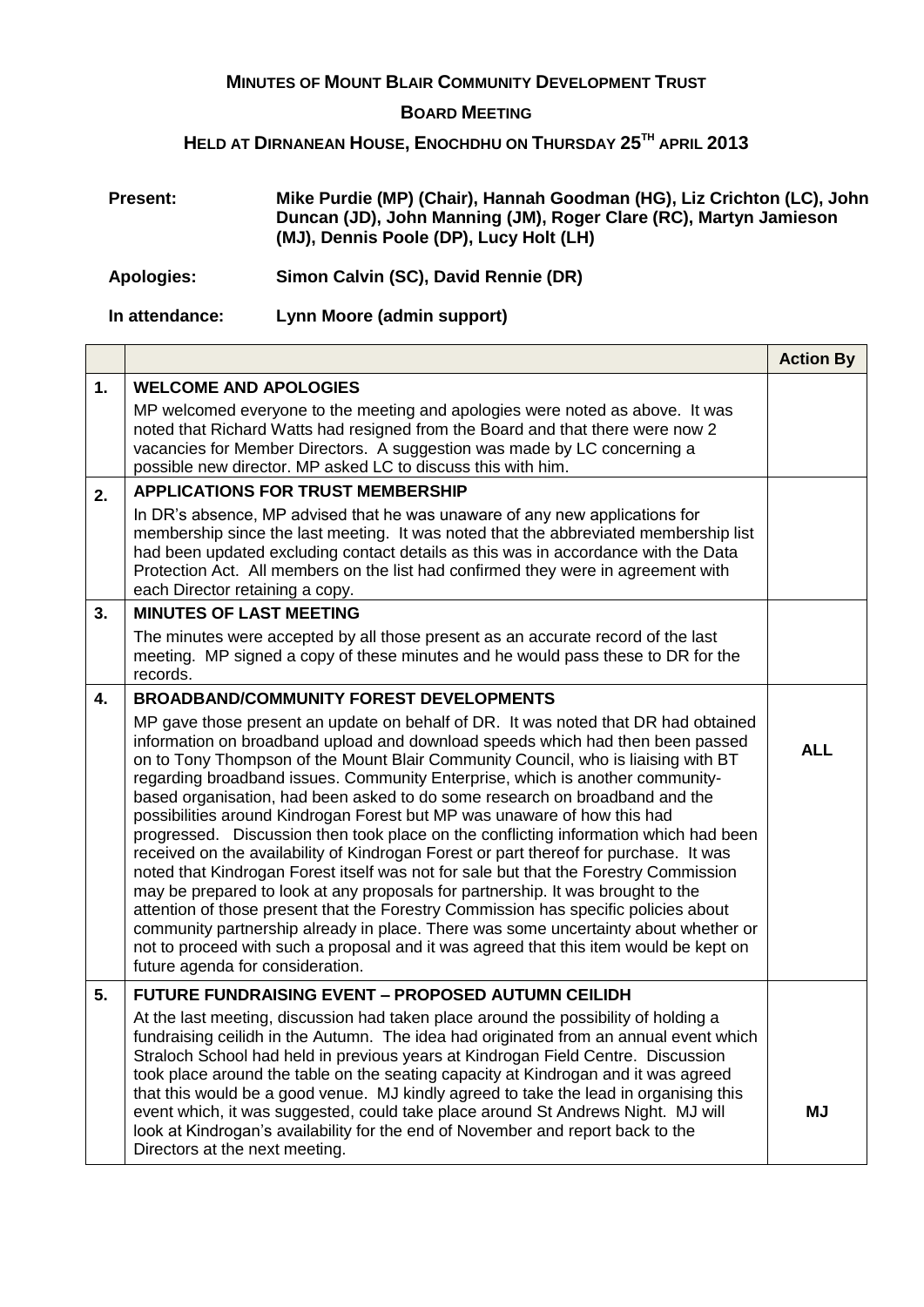|    |                                                                                                                                                                                                                                                                                                                                                                                                                                                                                                                                                                                                                                                                                                                                                                                                                                                                                                                                                                                                                                                                                                                                                                                        | <b>Action By</b>       |
|----|----------------------------------------------------------------------------------------------------------------------------------------------------------------------------------------------------------------------------------------------------------------------------------------------------------------------------------------------------------------------------------------------------------------------------------------------------------------------------------------------------------------------------------------------------------------------------------------------------------------------------------------------------------------------------------------------------------------------------------------------------------------------------------------------------------------------------------------------------------------------------------------------------------------------------------------------------------------------------------------------------------------------------------------------------------------------------------------------------------------------------------------------------------------------------------------|------------------------|
| 6. | <b>TRUST DEVELOPMENT &amp; SUPPORT ASSISTANT</b>                                                                                                                                                                                                                                                                                                                                                                                                                                                                                                                                                                                                                                                                                                                                                                                                                                                                                                                                                                                                                                                                                                                                       |                        |
|    | The draft Job Description for the post of Trust Development and Support Assistant had<br>been circulated to the Directors prior to the meeting. Discussion now took place on<br>the amendments which had been made. In particular, a change had been made under<br>'purpose of job' which had been amended to read 'to provide administrative and<br>practical support'. It was felt that the principal responsibilities were to assist and<br>support the Directors in researching, developing and managing their themes. It was<br>suggested that one Director should be nominated to act as Line Manager for this Post<br>and it was agreed that MP would assume this responsibility.<br>Information on the Post had been organised into Job Description, Personal<br>Specification and a separate annex showing the priority outcomes for achievement in                                                                                                                                                                                                                                                                                                                           |                        |
|    | this Post was currently being completed. MP asked DP to provide one or two<br>outcomes for achievement under his theme which could be included. The hourly rate<br>of pay had been set at £12.50 to attract a good candidates and it was suggested that<br>the mileage rate should not be set at the moment but would be negotiable, although<br>note was taken of the standard 45p per mile rate which is the maximum allowed before<br>requiring to be declared for tax purposes. MP advised that the deadline for submission<br>of an application to fund this Post required to be made to the Drumderg Panel before<br>the deadline of 6 <sup>th</sup> May. MP would now complete the final draft and circulate to the<br>Directors prior to submission.                                                                                                                                                                                                                                                                                                                                                                                                                           | <b>DP</b><br><b>MP</b> |
| 7. | <b>THEME DIRECTORS' UPDATES</b>                                                                                                                                                                                                                                                                                                                                                                                                                                                                                                                                                                                                                                                                                                                                                                                                                                                                                                                                                                                                                                                                                                                                                        |                        |
|    | <b>Outdoor Recreation and Tourism</b>                                                                                                                                                                                                                                                                                                                                                                                                                                                                                                                                                                                                                                                                                                                                                                                                                                                                                                                                                                                                                                                                                                                                                  |                        |
|    | MP had received an email report from SC prior to the meeting and noted that he was<br>organising a meeting with Robin from the Forestry Commission and Andy Barrie from<br>PKC Countryside Trust early in May to discuss car parking and signposting at<br>Blackwater Hall. SC also had a meeting scheduled with the proprietor of Bridge of<br>Cally Hotel and would update the Directors at the next meeting.                                                                                                                                                                                                                                                                                                                                                                                                                                                                                                                                                                                                                                                                                                                                                                        | <b>SC</b>              |
|    | Local Heritage, Culture & Produce - Our Sense of Place                                                                                                                                                                                                                                                                                                                                                                                                                                                                                                                                                                                                                                                                                                                                                                                                                                                                                                                                                                                                                                                                                                                                 |                        |
|    | LC spoke of a drop-in session focussing on the Archive Project, held at the Session<br>House in Kirkmichael which had provided an opportunity for the local community to<br>meet the Archive officer. It had been a successful event and new contacts and archive<br>material had been obtained. Consideration was now being given to holding 2 similar<br>sessions per month, taking into account the availability of the Session House and the<br>best days to organise them to ensure that all members of the community had a good<br>choice of dates to attend. A suggestion was made that one session could be held on a<br>Saturday and another on a Wednesday which would coincide with the visit from the<br>Mobile Library. Note was taken that the Session House was available free of charge<br>during designated opening hours but that a cost of $E7$ per hour may be applicable<br>outwith these hours. With regard to the Archive Project itself, LC advised that it was<br>progressing well. Purchase of the required equipment was delaying further progress<br>and the Archive Officer was, at the moment, using his own scanning equipment for<br>archive material. |                        |
|    | LC drew the Board's attention to the Arts and Crafts Summer Festival which is due to<br>take place on $22^{nd}$ and $23^{rd}$ June. After discussion, it was felt that this would provide a<br>good opportunity for the Archive Officer to have a stall and suggestions of a treasure<br>hunt or photo orienteering course were suggested as possible activities which could be<br>organised by the Trust. HG undertook to assist the Archive Officer with this task.                                                                                                                                                                                                                                                                                                                                                                                                                                                                                                                                                                                                                                                                                                                  | HG                     |
|    | <b>Community And Recreational Facilities</b>                                                                                                                                                                                                                                                                                                                                                                                                                                                                                                                                                                                                                                                                                                                                                                                                                                                                                                                                                                                                                                                                                                                                           |                        |
|    | Following the resignation of Richard Watts, Roger Clare agreed to become the Leader<br>for this Theme.                                                                                                                                                                                                                                                                                                                                                                                                                                                                                                                                                                                                                                                                                                                                                                                                                                                                                                                                                                                                                                                                                 | <b>RC</b>              |
|    | LH brought to the Board's attention the existence of the Commonwealth Fund and<br>highlighted that applications for this could be made in respect of sports facilities.<br>Discussion took place on whether this would be appropriate for the current project to<br>resurface the sports court at Kirkmichael School. It was understood that an application<br>for this work would be made to Awards for All and that Kirkmichael School PTA were<br>taking this forward. LH agreed to resend the email with information on the                                                                                                                                                                                                                                                                                                                                                                                                                                                                                                                                                                                                                                                        |                        |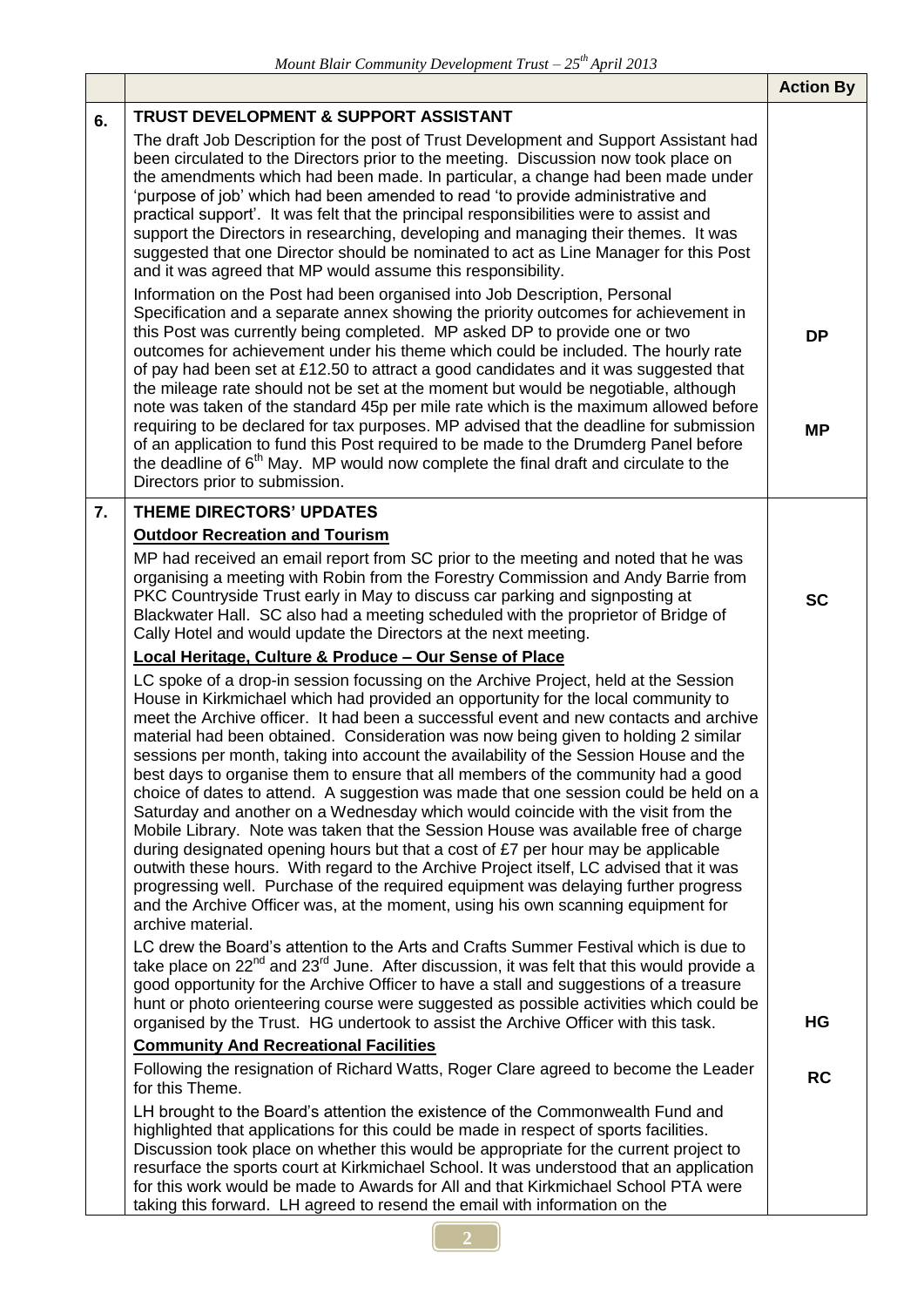|    |                                                                                                                                                                                                                                                                                                                                                                                                                                                                                                                                                                                                                                                                                      | <b>Action By</b>        |
|----|--------------------------------------------------------------------------------------------------------------------------------------------------------------------------------------------------------------------------------------------------------------------------------------------------------------------------------------------------------------------------------------------------------------------------------------------------------------------------------------------------------------------------------------------------------------------------------------------------------------------------------------------------------------------------------------|-------------------------|
|    | Commonwealth Fund to the Directors for their consideration as to whether or not this<br>would be useful to pass on to the PTA.<br><b>Infrastructure And Renewable Energy</b>                                                                                                                                                                                                                                                                                                                                                                                                                                                                                                         |                         |
|    | MP highlighted the requirement for a Director to assist JM with this theme and asked<br>all those present to give this some thought. DR and Tony Thompson of the<br>Community Council had been assisting with regard to Broadband. MP himself had<br>assisted with the Oil Buying Scheme for which he was currently awaiting information<br>but advised that he would follow-up on this and report back at the next meeting.                                                                                                                                                                                                                                                         | <b>ALL</b><br><b>MP</b> |
|    | <b>Access To Services And Improved Transport</b>                                                                                                                                                                                                                                                                                                                                                                                                                                                                                                                                                                                                                                     |                         |
|    | HG advised that with regard to local childcare provision, it was understood that<br>someone in Kirkmichael was currently training to become a Child Minder.                                                                                                                                                                                                                                                                                                                                                                                                                                                                                                                          |                         |
|    | Roads, Traffic, Lay-bys and Signage                                                                                                                                                                                                                                                                                                                                                                                                                                                                                                                                                                                                                                                  |                         |
|    | DP advised of the requirement for a volunteer to assist with this Theme and went on to<br>speak of a meeting which had taken place with MP, two representatives of the<br>Glenshee Tourist Association, Peter Crane from Cairngorm National Park, Chic<br>Haggard from PKC and Councillor Bob Ellis. At the meeting, discussion had taken<br>place on possible improvements to the lay-bys at Devil's Elbow and Finegand<br>including increasing the surface area for parking, signage, interpretation boards and<br>picnic tables. Note was taken that the land which encompassed these laybys was<br>owned by Invercauld Estates and Finegand respectively. Chic Haggard would now |                         |
|    | draw up plans regarding the proposals, with the assistance of landscape architects,<br>and both Estates would be approached to ask for their approval of the proposed<br>improvements.                                                                                                                                                                                                                                                                                                                                                                                                                                                                                               | DP                      |
|    | JM drew the Board's attention to a parking area on Dirnanean Estate which is used by<br>walkers on the Cateran Trail and asked if this could be included on the list for<br>improvement. This was agreed and JM would now provide the relevant information on<br>this area to DP.                                                                                                                                                                                                                                                                                                                                                                                                    | JM                      |
|    | MP went on to discuss who could take over Richard Watt's other role as Deputy for<br>this theme and asked that the Directors give this some thought before the next<br>meeting.                                                                                                                                                                                                                                                                                                                                                                                                                                                                                                      | <b>ALL</b>              |
|    | <b>Housing and Jobs</b>                                                                                                                                                                                                                                                                                                                                                                                                                                                                                                                                                                                                                                                              |                         |
|    | DR had advised MP prior to the meeting that there was no update on this theme and<br>little opportunity for progression at the present time. However, it had been agreed that<br>DR would work to identify the baseline of policies and plans of the Council and Local<br>Housing Association in order to establish the starting point.                                                                                                                                                                                                                                                                                                                                              | DR                      |
| 8. | <b>MARKETING PROPOSAL</b>                                                                                                                                                                                                                                                                                                                                                                                                                                                                                                                                                                                                                                                            |                         |
|    | LH brought the Board's attention to an article in the Scottish Field on Mark Beaumont,<br>who originates from Bridge of Cally. He had highlighted his inspiration for cycling in<br>childhood, the roots of which were centred around the Mount Blair area. LH put<br>forward a suggestion that a local cycle route could be named the Beaumont Trail in<br>tribute to Mark Beaumont's achievements. Discussion took place on how this idea<br>could be developed and it was suggested that LH speak to Bob Ellis and SC in the first<br>instance and report back at the next meeting.                                                                                               | LH                      |
| 9. | ARRANGEMENTS FOR NEXT AGM AT BRIDGE OF CALLY HALL                                                                                                                                                                                                                                                                                                                                                                                                                                                                                                                                                                                                                                    |                         |
|    | MP spoke of the forthcoming Annual General Meeting, which will take place on<br>Thursday 13 <sup>th</sup> June 2013, 7.30 pm in Bridge of Cally Hall, and discussed the<br>proceedings for the benefit of new Directors. It was noted that the Archive Officer<br>would be asked to give a short presentation and then there would be brief<br>presentations from the Theme Directors. MP suggested that the Hall Committee could<br>be asked to arrange for tea, coffee and biscuits to be available on the evening.                                                                                                                                                                | ΜP                      |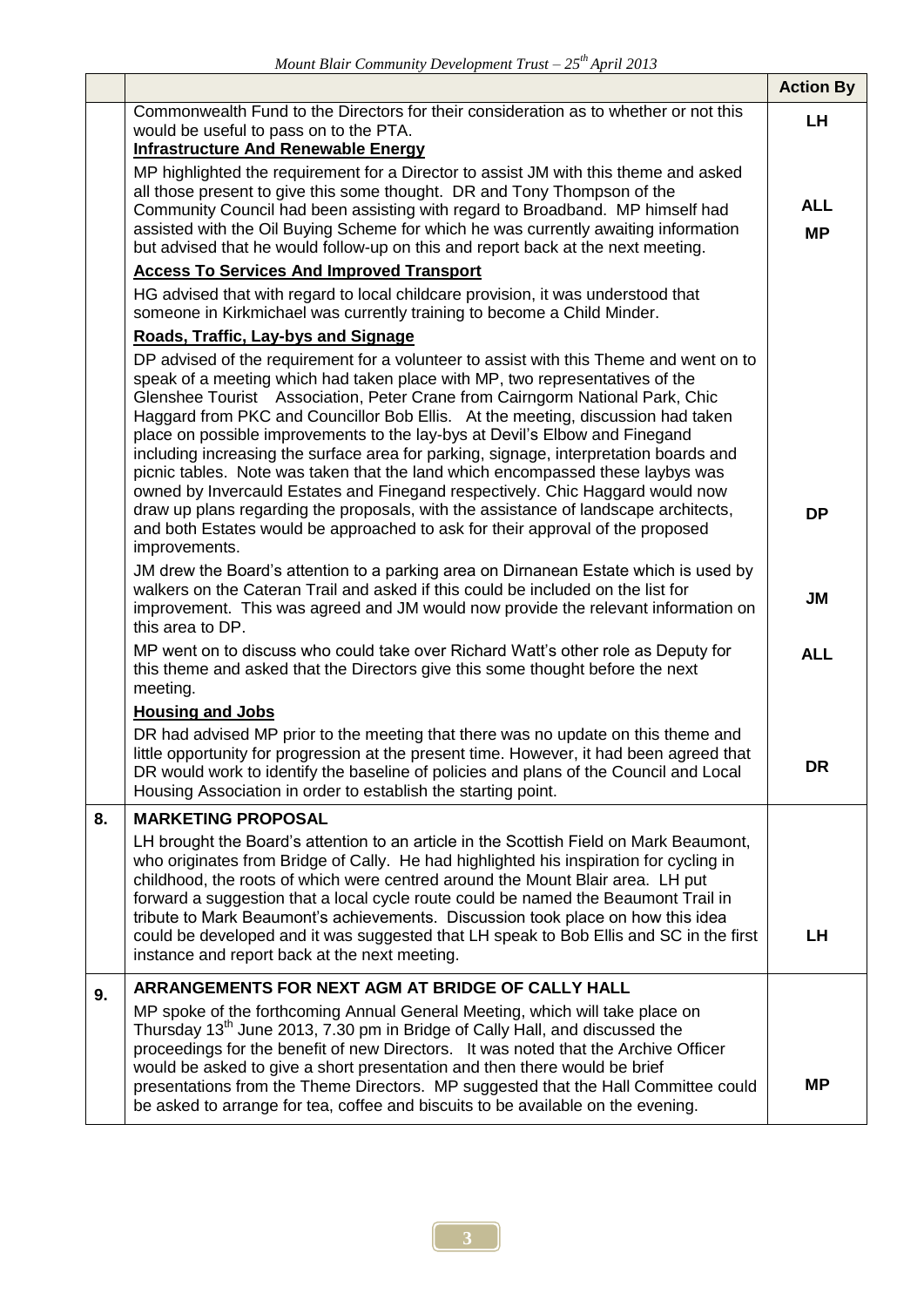|     |                                                                                                                                                                                                                                                                                                                                                                                                                                                                                                                                                                                                                                                                                                                                                                                                                                                                                                                                                                                                                                                                                                                                                                                                                                                                                              | <b>Action By</b> |
|-----|----------------------------------------------------------------------------------------------------------------------------------------------------------------------------------------------------------------------------------------------------------------------------------------------------------------------------------------------------------------------------------------------------------------------------------------------------------------------------------------------------------------------------------------------------------------------------------------------------------------------------------------------------------------------------------------------------------------------------------------------------------------------------------------------------------------------------------------------------------------------------------------------------------------------------------------------------------------------------------------------------------------------------------------------------------------------------------------------------------------------------------------------------------------------------------------------------------------------------------------------------------------------------------------------|------------------|
| 10. | FINANCIAL REPORT, INCLUDING INTERNET BANKING PROPOSAL                                                                                                                                                                                                                                                                                                                                                                                                                                                                                                                                                                                                                                                                                                                                                                                                                                                                                                                                                                                                                                                                                                                                                                                                                                        |                  |
|     | Discussion took place on the Trust's proposed transition to an internet banking<br>account. There was some uncertainty around how payments could be made online<br>whilst working in accordance with the Articles of Association which dictate that 2<br>signatories were required for financial transactions on behalf of the Trust. One option<br>which was suggested was the opening of a PAYPAL account in the Trust's name but it<br>would require to be credited with BACS payments and MJ and LC volunteered to<br>investigate if this would be possible and report back at the next meeting.                                                                                                                                                                                                                                                                                                                                                                                                                                                                                                                                                                                                                                                                                         | <b>MJ/LC</b>     |
|     | MP spoke of a generous donation of £800 which had been received from a charitable<br>trust along with a letter requesting 6 monthly updates on how the donation was being<br>utilised. MP agreed that he would undertake to write a letter of acknowledgement and<br>thanks to the donor.                                                                                                                                                                                                                                                                                                                                                                                                                                                                                                                                                                                                                                                                                                                                                                                                                                                                                                                                                                                                    | <b>MP</b>        |
|     | MJ advised that there had been a query regarding TRIODOS bank charges and that<br>when paying in cheques and cash, this should always be done through RBS branches.<br>MJ informed those present that there was a set fee for paying in cheques but that<br>there was a percentage charged when paying in cash. It was noted that transactions<br>were cheaper when using internet banking. MJ went on to advise that at the last<br>statement, the MBCDT Account was £16,623 in credit. He would provide a breakdown<br>of this account, including how much of this was already ring-fenced and how much<br>was available for day-to day use and email it to the Directors . MJ also reminded all<br>present that the accounts require to be available to the Accountant in the near future<br>so that they are completed for the AGM.                                                                                                                                                                                                                                                                                                                                                                                                                                                      | <b>MJ</b>        |
| 11. | <b>WEBSITE PROPOSALS</b>                                                                                                                                                                                                                                                                                                                                                                                                                                                                                                                                                                                                                                                                                                                                                                                                                                                                                                                                                                                                                                                                                                                                                                                                                                                                     |                  |
|     | MP advised that he had met with David Atiyah (DA) to discuss the website. DA had<br>volunteered to set up the website free of charge but that its maintenance would be an<br>integral part of the Support Assistant's duties. The Directors now required to decide<br>on whether they preferred a simple website or a more flexible design, which would be<br>slightly more expensive. After consideration, it was agreed that the more flexible<br>option would be the preferred choice of the Directors.<br>Discussion took place about the Archive's website requirements and it was agreed<br>that it would need to be separate from the main website but that the two should have<br>active links to one another.                                                                                                                                                                                                                                                                                                                                                                                                                                                                                                                                                                       |                  |
| 12. | <b>AOCB</b>                                                                                                                                                                                                                                                                                                                                                                                                                                                                                                                                                                                                                                                                                                                                                                                                                                                                                                                                                                                                                                                                                                                                                                                                                                                                                  |                  |
|     | An email sent by LC regarding a proposed Arts Project aimed at bringing the<br>communities around the Cateran Trail together was highlighted. LC asked<br>the Directors to give this some thought and to advise of any suggestions<br>around this proposal.<br>MJ brought to the Board's attention a list of courses currently available at<br>$\bullet$<br>Kindrogan Field Centre.<br>It was noted that DA had sent around a link to the draft website for<br>$\bullet$<br>consideration. LC suggested that the Directors take the opportunity to view<br>this. She also brought to the attention of those present that she had a copy of<br>Dream Weaver which could be utilised for the purchase of Adobe and<br>Microsoft packages for the Support Assistant.<br>LH suggested that if she is to support SC with one of the Themes for which he<br>$\bullet$<br>is Lead, she would also be willing to take on the role of Trust Press Officer,<br>thereby ensuring that the Mount Blair area is highlighted in any relevant news<br>and articles on tourism.<br>JM noted that if the Board wished to organise any fundraising activities for the<br>$\bullet$<br>Trust using Dirnanean Garden, it would be welcome to do so. MP thanked<br>JM on behalf of the Board for this kind offer. | <b>ALL</b>       |
| 11. | DATE AND VENUE OF THE NEXT MEETING                                                                                                                                                                                                                                                                                                                                                                                                                                                                                                                                                                                                                                                                                                                                                                                                                                                                                                                                                                                                                                                                                                                                                                                                                                                           |                  |
|     | Date of next meeting Thursday 23 <sup>rd</sup> May, 7.30 pm, Straloch Studio.                                                                                                                                                                                                                                                                                                                                                                                                                                                                                                                                                                                                                                                                                                                                                                                                                                                                                                                                                                                                                                                                                                                                                                                                                |                  |